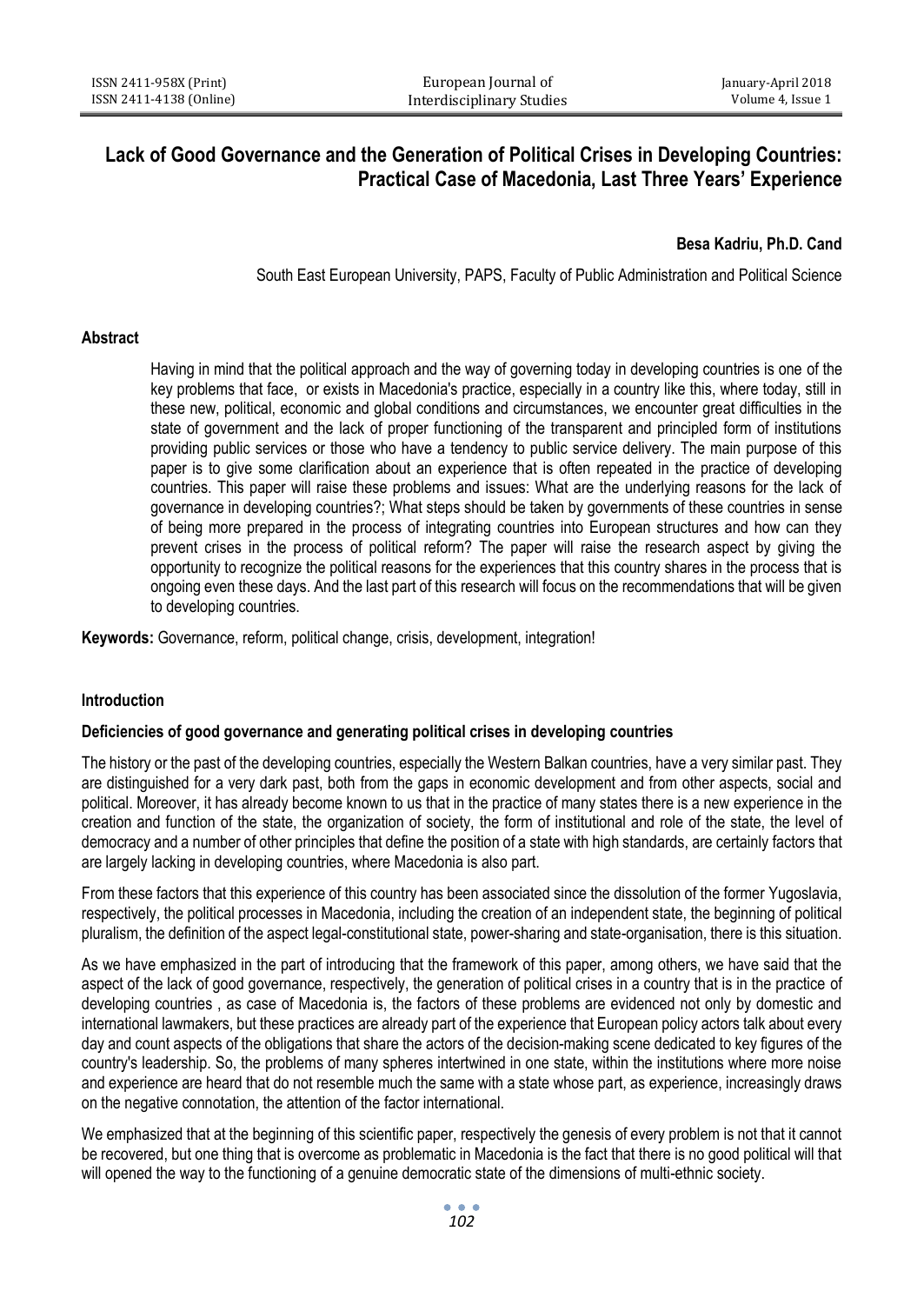# **Experiences after 2001 in Macedonia or, first steps democracy in Macedonia till daily experiences**

Looking into more comprehensive dimensions, if we look at the current political situation in Macedonia with the latest technology known as" Political Throne" we will detect some problems that would make us realize that our political situation and experience does not differ greatly from the unrest who today have taken over international politics. It distinguishes itself in its manifestation and the genesis of the problem which may be another plan. If we were to make a study of a deeper nature of this problem, then we see that while political actors around the world try to find solutions to problems;

In Macedonia, the political situation is even more strained by its political actors. The difference is noticeable from the beginning. Although, for the European continent - the Western Balkans occupies a space of nearly 550,000 square miles, the problems of the latter in each part are a separate model. Similarly, it happens with the political experience in Macedonia. Familiar to international opinion a political experience such as ours and even more in internal circumstances, it is unthinkable to understand that the consequences of a monistic system still feel today. Although from political pluralism, Macedonia has from time to time been an actor in the ratification and adoption of many international acts and those of a domestic dimension and other minor dimensions, we are again witnessing a flagrant violation of these rights by the institutions themselves.

The character of the multi-ethnic state, which includes the experience of Macedonia as a state in the Balkans, despite the fact that the impression of the international factor with the 2001 conflict reduced the tensions with the signing of a joint contract of bilateral political parties at that time, the situation the actual testifies to the contrary.

Not only is the problem of inequality between the ethnicities that make up Macedonia unresolved, but in spite of that, the situation is even more strained. Today, there is no citizen or, in other words, few are those who are not insinuated to a particular case where the protagonist of the guilty side is always an Albanian, or another case or a script, the epilogue of which is unknown and never ends in favour of Albanians.

From the point of view of a common citizen, each of us in a situation like this and by the way of the resonance we would show, of course, the charges are directed to power.

Violent or violence that appears ever-unilaterally led by Albanians. It is clear now that whenever powers or governments change, accusations of their failures and failures, the eyes are always oriented towards the Albanians. Whenever the problems generate the crisis and find no solution, an armed conflict is opened, as was the case in Kumanovo, proving that we are a crisis factor that we seek solving through weapons only. Being the leader of such nationalistic policies, Macedonian political entities forget to generate political chaos not only to the political entities of Albanians but also to themselves and as a result the situation comes out of control even in larger proportions, again involving the international political factor. Such experiences of current political processes make it clear that citizens feel disloyal, governed in the form of a chaotic model of violence and tyranny, abused institutions and legitimacy by policymakers, which we also understood from the recent rumours that there is another argument to believe in this regime that causes nothing other than annihilation of the fundamental values of democracy and the collapse of a system that is in the midst of it. Faced with such situations and experiences as evidence of the violation of human dignity, many of the political figures of the time and other actors as members of the 2001 National Liberation Army, power has, at all costs, tended to undermine the image of these structures created in the experience of the Albanian political bloc in order to achieve aspirations that were contrary to every aspect of the concept of good governance. In this regard, they used a set scenario that proved that we are the ones who are pushing the problems, we are those who do not have devoted political representatives and a lot of unsupported charges that are a not very enviable concept for the factor international. The facts show that this non-standardized political format that in Macedonia's experience of a system such as that of democracy but the facts leads to totalitarianism that has political entities of ethnicities in Macedonia that participate in power but do not implicate the political processes that political parties sign Stabilization and Association Agreements but largely generate instability; which guarantee the rights of use of the language, education and use of symbols of Albanians but which are never respected. It remains to emphasize formal representation, just as a number but not an effective growth of the influence on the crucial decision-making role of the Albanians ... seems elusive for a broader opinion, but this scene clearly speaks for an almost elusive as well as paradoxical reality, based on the reality of the time we are living. It will continue, while the image of people who are considered to have an impact on political life is tending to fade, giving more space to those who serve political conjunctures that protect the image of a servile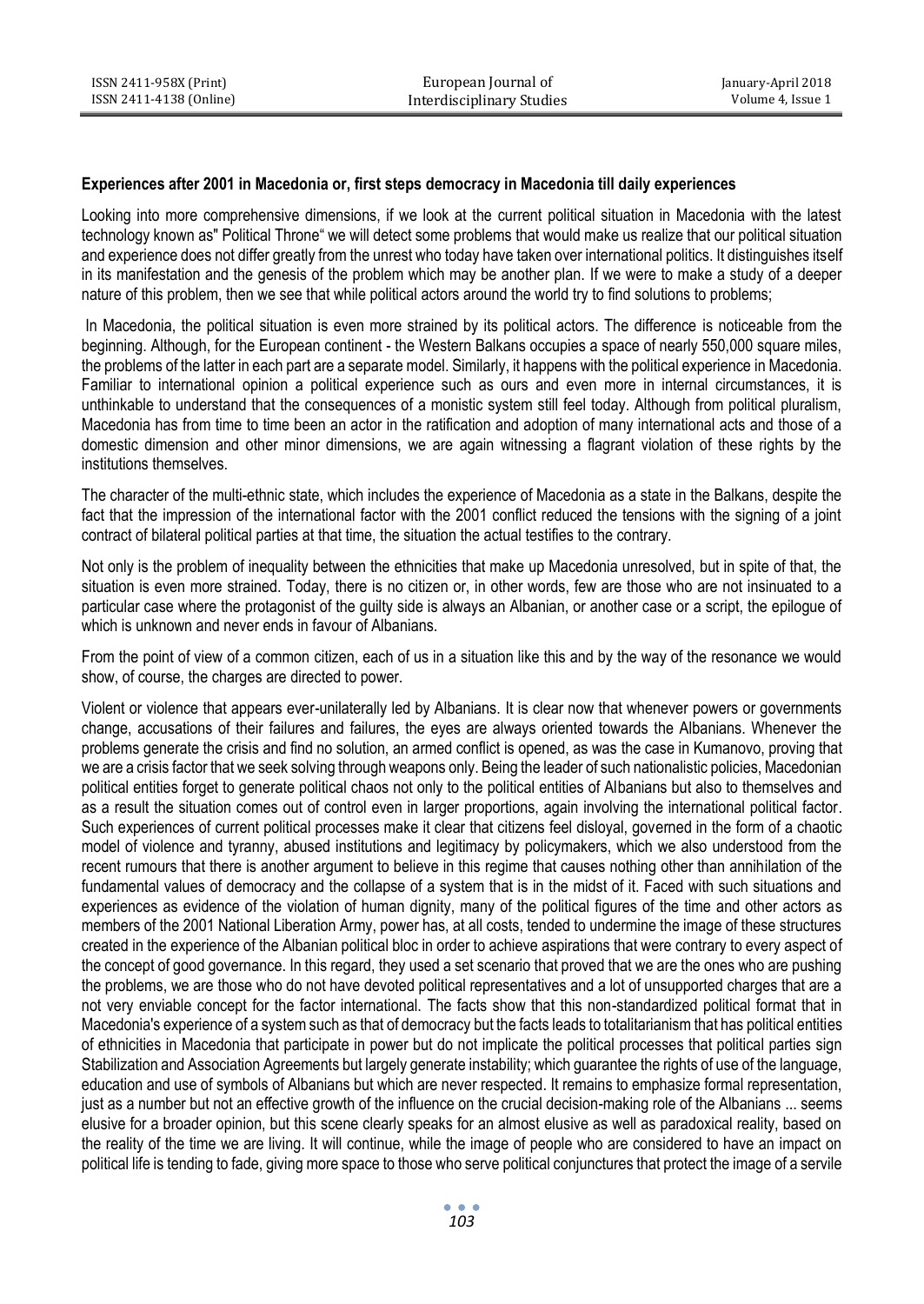| ISSN 2411-958X (Print)  | European Journal of       | January-April 2018 |
|-------------------------|---------------------------|--------------------|
| ISSN 2411-4138 (Online) | Interdisciplinary Studies | Volume 4. Issue 1  |

policy that leads to the root of the whom we tried to create for many years, to give life to a multi-ethnic society that would be duly represented also to the country's relevant institutions, thus giving more space to the peaceful path and the resolution of conflicts that would be in defence of common interests. As citizens, members of this state feel ourselves without influence not only in the state structures, but also by a significant number of people who are loyal to this structure that governs which day by day destroys our families, generates fear in large measure, does not take any decision to improve the economic, political and social status of society in general. Misappropriations and forgeries have become part of the experience of certain state services that it is unfortunate that this is in favour of criminal conjunctions created by the state services of that state and, more so, by using only Albanians from the ranks of Albanians only to be in favour of a destructive policy that damages our image as an important factor in political life and decision-making.

These situations and dissatisfaction will last as long as the structures of the Albanian political bloc will co-govern this type of leader as it was Gruevski (former Macedonian prime minister) policy and while sitting under the power chair.

There, where little space is given to the voices of citizens it should not be said that there is democracy ... Where power is imposed by force, there is no legitimacy ... Where religious principles are used for certain aspects of the mass manipulation ideas, there is no moral ... Where the social aspect, politics has deviated, it is difficult to find a balance ... now there is nothing left to do in this labyrinth, except new steps for reforms and move forward perpetrators with hope for better future.

Based on this reality, the manner or the way that is followed by political actor's years before in the experience of Macedonia, we can identify some of reasons, regarding the generated political crisis in Macedonian society and governance. There are several reasons that push a political process to generate consecutive government crises in Macedonia's practice.

In this case we are re-emphasizing or enumerating some of the important factors that the Government of the Republic of Macedonia needs to make a special turn.

Today, they are also a permanent requirement in the political statements of subjects that are intended to seriously support the political process in Macedonia, especially when those issues are very important to move the process forward towards the integration of Euro- Atlantic structures.

Part of the important obligations that help to a better process are:

1

Representatives of Albanian political parties in Macedonia through a joint declaration expressed their commitment to the realization of national rights in the forthcoming government mandate through mutual support in accordance with the spirit of the Ohrid Agreement and the Constitution of Macedonia<sup>1</sup>.

"The strict implementation of the principle of multi-ethnicity in the Constitution of Macedonia, where Albanians are recognized as a state-forming population. Support of any legal and constitutional initiatives that reinforce ethnic equality for the Albanian population. Achieving full language equality, using the Albanian language at all levels of government and guaranteeing its use as a fundamental and constitutional right. The Constitution of the Republic of Macedonia should stipulate that the Macedonian language with the Cyrillic alphabet and the Albanian language with its alphabet are the official languages of the Republic of Macedonia ", reads the statement made after the meetings that the leaders of Macedonian political parties conducted with their own leaders as political structures and supported by political parties also commit to "a comprehensive debate on the flag, anthem and state emblem of the Republic of Macedonia, state symbols that reflect multi-ethnicity and ethnic equality"; full support for the work of the Special Prosecution Office, as well as "full disclosure of judicial issues and proceedings such as" Sopot "," Brodeci "," Monstra "and" Kumanovo "<sup>2</sup>through an investigative committee or an independent international troupe.

In the document there are also requirements for achieving economic equality and social welfare, especially through equal regional development, while also requiring the formation of one ministry for a political system and relations with communities, as well as the realization of fair representation in the security, intelligence and justice.

"Creation of a new mechanism, in the form of a State Commission for the Financing of Municipalities, for a fairer decisionmaking on government grants for the benefit of municipalities. Establishment of a Ministry for Political Systems and

<sup>1</sup> Ohrid, Its is please, city in Macedonia, where there was met, foerighn political intermediator and local political leader to sighn one agreement,daily known as Ohrid Framework Agreemt, after the war or armed conflict in Macedonia in 2001.

<sup>2</sup> Names of the cities and villages in Macedonia, basically with Albanian inhabitants, or with majority ethnic Albanian's inhabitant.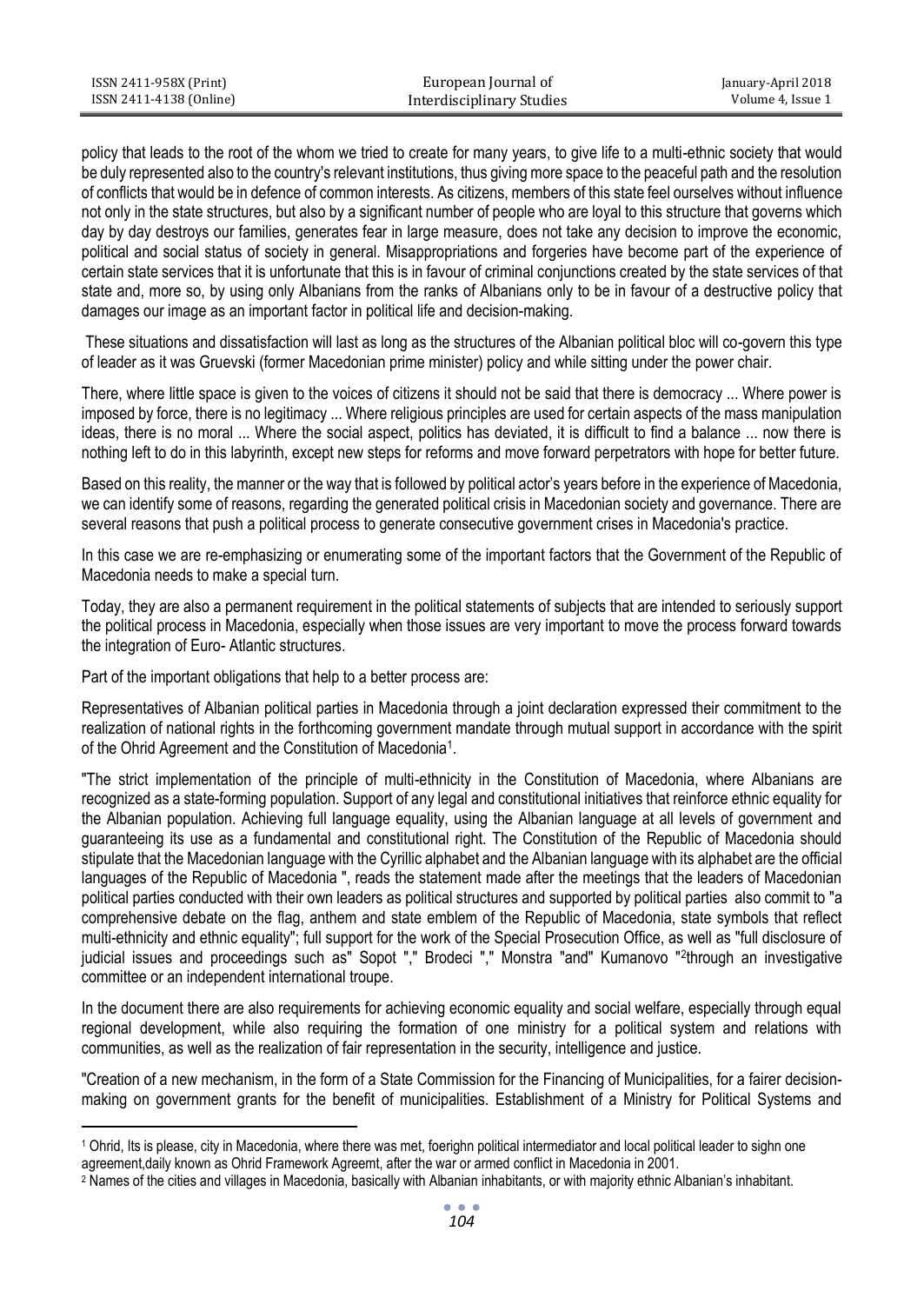| ISSN 2411-958X (Print)  | European Journal of       | January-April 2018 |
|-------------------------|---------------------------|--------------------|
| ISSN 2411-4138 (Online) | Interdisciplinary Studies | Volume 4. Issue 1  |

Relations between Communities, as the body responsible for respecting community rights and promoting economic and social development in disfavoured areas"

Regarding Macedonia's integration, Albanian political parties, on the basis of the agreed document, are committed to the country's NATO membership and the European Union as the only option for "Macedonia's long-term prosperity and stability;

Resolution of the name issue in accordance with European values and principles of international law, good relations with neighbours, cooperation with Kosovo and Albania on integrated border management, opening of new border points, and so forth"

The fulfilment of these objectives, as stated in the document, will be overseen through the establishment of the Albanian Parliamentary Party's Table, which would function according to the rotation principle and set deadlines for achieving the objectives of the document.

This is the approach of the problem solving based on the equal treaties and best manage or govern in case of Macedonia.

#### **How international NGOs look at the case of the governance and political crises**

It is also too much important, the international NGO, look at the last political activities and what kind of the general overview they mention it, about this situation.

Based on the reports of Freedom House, or based on some basic democratic indicators, there are some details based on that point of view.

*"Perhaps the most well-known measure is conducted by the Freedom House, an American-based NGO that describes itself*  as "an independent watchdog organization dedicated to the expansion of freedom and democracy around the world" *(Freedom House – About Us). Although Freedom House is an organization independent of the United States government, its views are largely reflective of the American foreign policy establishment. They describe themselves further as "a strong voice for a U.S. foreign policy that places the promotion of democracy as a priority" (Freedom House – Content/Our History)."<sup>1</sup>*

Freedom House measures countries along a number of indicators:

 $\ddot{\phantom{a}}$ 

**Freedom Status** (Free 1.0 -2.5 scale; Partly Free 3.0 – 5.0 scale; or not free 5.0 – 7.0 scale). It also develops a rating scale based on the scale for **Political Rights** and **Civil Liberties**. Those numbers are averaged and result in a numerical **Freedom Rating.** Finally, each country receives an **Aggregate Score**, which provides in more detail on a 0 (least free) to 100 scale (most free). The following table (Freedom House) includes numerical scales that evaluate how the countries in the former Yugoslavia, Albania and Bulgaria rank in 2016:

| State           | Freedom Status     | <b>Political Rights</b> | <b>Civil Liberties</b> | Freedom Rating | Aggregate Score |
|-----------------|--------------------|-------------------------|------------------------|----------------|-----------------|
| Albania         | Partly Free        | 3.0                     | 3.0                    | 3.0            | 67              |
| Bosnia          | Partly Free        | 4.0                     | 4.0                    | 4.0            | 55              |
| Herzegovina     |                    |                         |                        |                |                 |
| <b>Bulgaria</b> | Free               | 2.0                     | 2.0                    | 2.0            | 80              |
| Croatia         | Free               | 1.0                     | 2.0                    | 1.5            | 87              |
| Kosovo          | Partly Free        | 3.0                     | 4.0                    | 3.5            | 52              |
| Macedonia       | <b>Partly Free</b> | 4.0                     | 3.0                    | 3.5            | 57              |
| Montenegro      | Partly Free        | 3.0                     | 3.0                    | 3.0            | 70              |
| Serbia          | Free               | 2.0                     | 2.0                    | 2.0            | 78              |
| Slovenia        | Free               | 1.0                     | 1.0                    | 1.0            | 92              |

<sup>1</sup> Hubbell, Larry- Fulbright Professor at SEEU-PAPS Faculty, from Seattle University, USA, analysed in details the measurement factors and the results based in the situation of Macedonia.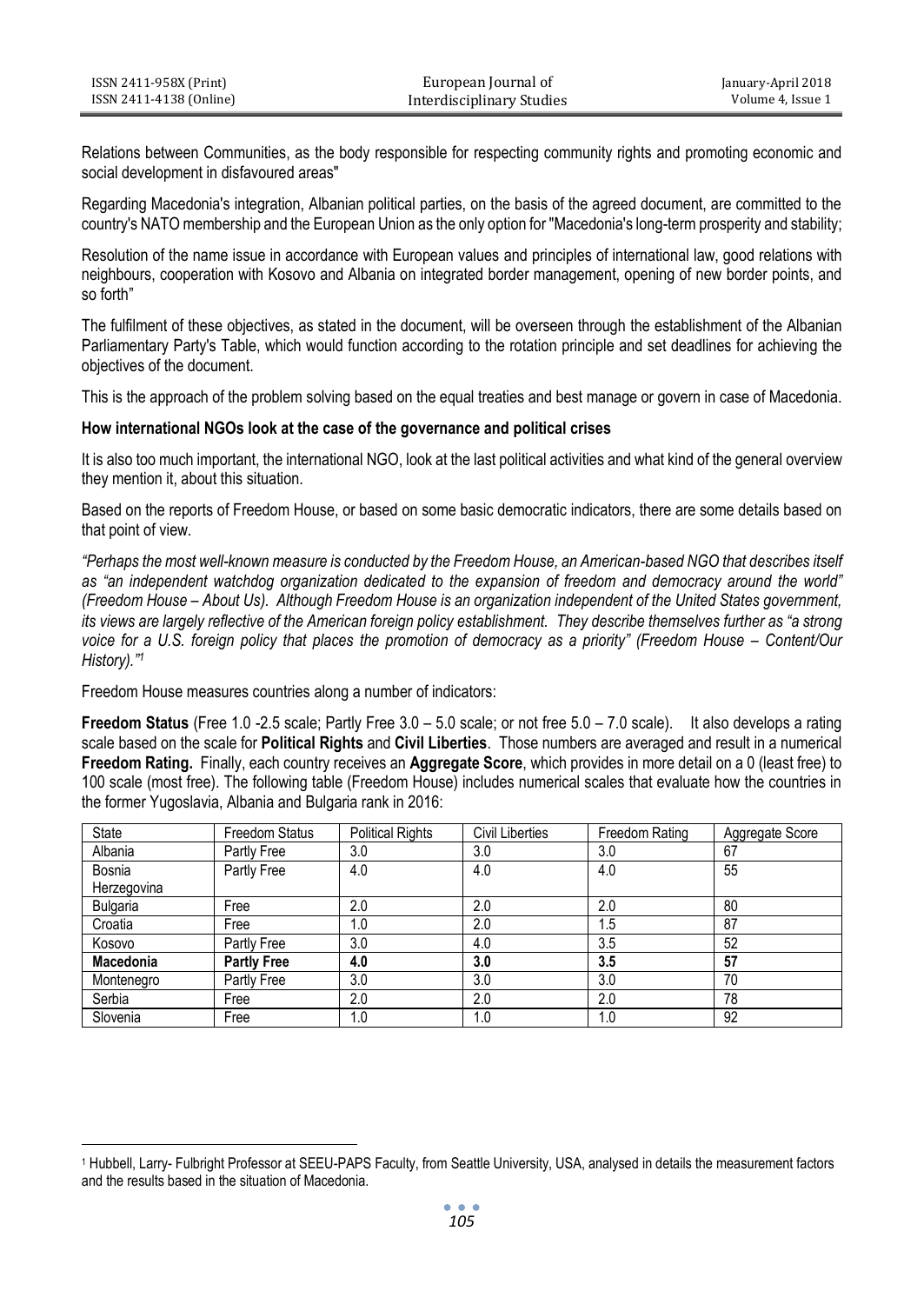| ISSN 2411-958X (Print)  | European Journal of       | January-April 2018 |
|-------------------------|---------------------------|--------------------|
| ISSN 2411-4138 (Online) | Interdisciplinary Studies | Volume 4. Issue 1  |

As noted in the table, among nine formerly Communist countries in the Balkans, Macedonia is one of five countries identified as **Partly Free**, whereas four are classified as **Free**. Furthermore, it's **Aggregate Score** of 57 ranks seventh among these Balkan countries.

(The Aggregate Score for the United States is 89 somewhat lower than Slovenia.) To put this in further context, according to the Freedom House, of the 195 countries analysed by them, 87 (45%) are **Free**, 59 (30%) are **Partly Free** and 49 (25%) are **Not Free.<sup>1</sup>**

# **The Gini Index of Income Distribution**

The next index measures income distribution – the so-called Gina Index. A score of 0 denotes perfect equality of income, whereas a score of 100 denotes perfect inequality. Democracy is advantaged in a country to the extent that income is more perfectly distributed because relative income equality tends to enhance social and regime stability. The following chart (indexmundi.com) indicates to what extent that income is distributed in eight formerly Communist Balkan countries. (There was no score for Kosovo.)

| Country    | Gini Index Score | Date Measured |
|------------|------------------|---------------|
| Albania    | 29.0             | 2012          |
| Bosnia     | 33.0             | 2007          |
| Bulgaria   | 36.0             | 2012          |
| Croatia    | 32.0             | 2010          |
| Macedonia  | 44.1             | 2008          |
| Montenegro | 33.1             | 2013          |
| Serbia     | 29.7             | 2010          |
| Slovenia   | 25.6             | 2012          |

On this scale, Macedonia scored last among the eight formerly Communist Balkan countries. In other words, wealth tends to be more concentrated in Macedonia than in the other countries. (The United States Gini Index score stands at 41.1 as of 2012.) Furthermore, the median score among the 154 countries measured is 38.0. Furthermore, Slovenia score of 25.6 is the third lowest Gini Index score in the world.

Corruption Perceptions Index: The Corruptions Perceptions Index is developed annually by Transparency International – an organization with a multi-national board that has more than 100 chapters worldwide. This organization defines corruption as "the abuse of entrusted power for private gain. It can be classified as grand, petty and political depending in the amount of money lost and the sector where it occurs" (Transparency.org/what-is-corruption). Furthermore, Transparency International claims that "Our Global Corruption Barometer is the world's largest survey asking citizens about their direct personal experience" (Transparency.org). The following table (Ibid.) indicates the **Ranks** of nine formerly Communist Balkan countries as compared to the 176 countries surveyed. It also creates a Score for their country along the following continuum (0 being "highly corrupt" and 100 being "highly clean").

| Country            | Rank | Score |
|--------------------|------|-------|
| Albania            | 83   | 39    |
| Bosnia Herzegovina | 83   | 39    |
| Bulgaria           | 75   | 41    |
| Croatia            | 55   | 49    |
| Kosovo             | 95   | 36    |
| Macedonia          | 90   | 37    |
| Montenegro         | 64   | 37    |
| Serbia             | 72   | 42    |
| Slovenia           | 31   | 61    |

 $\ddot{\phantom{a}}$ 

<sup>1</sup> Official datas based on the annual report of Freefom Hause, for Balkan coutries, Macedonia, 2017.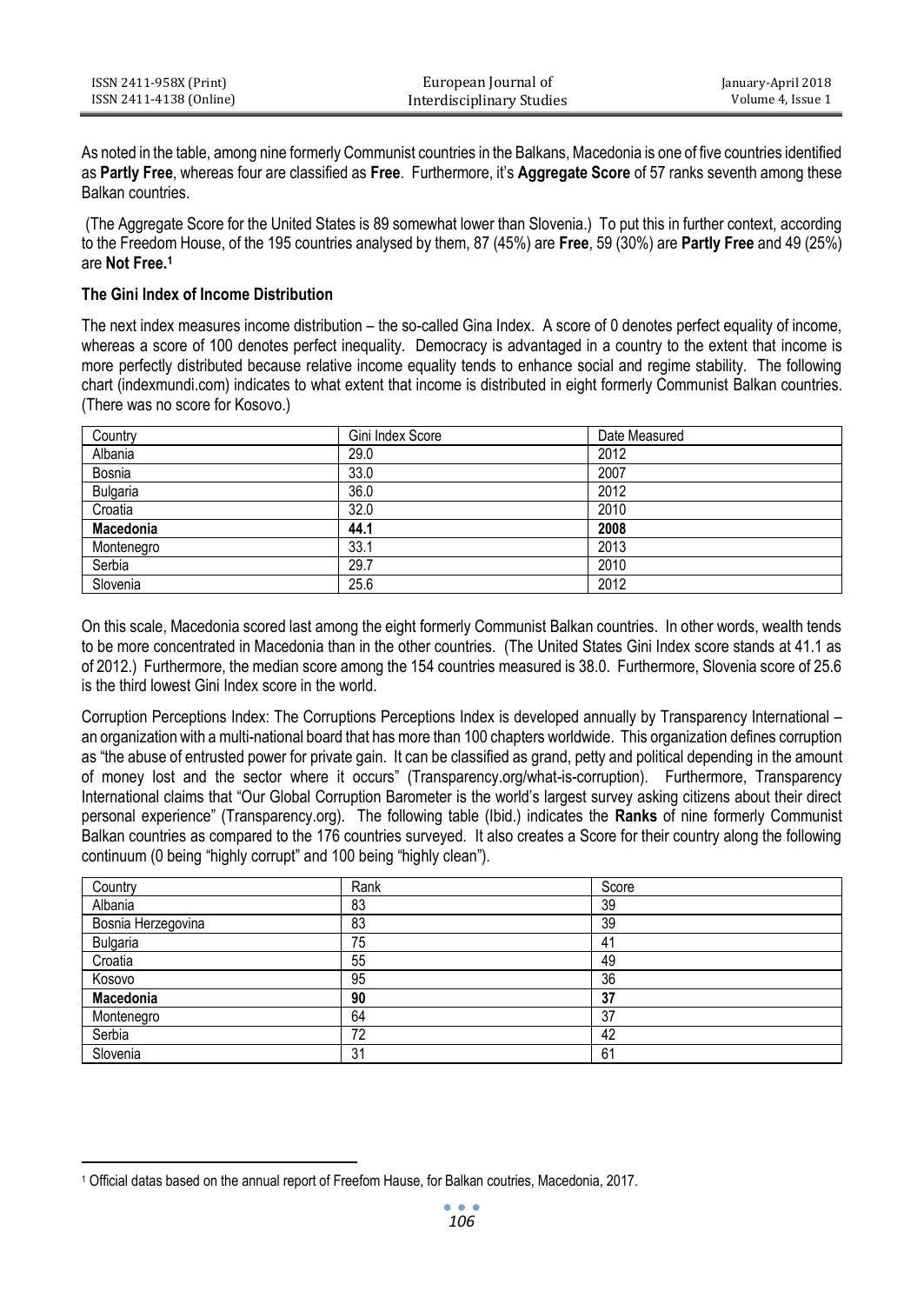| ISSN 2411-958X (Print)  | European Journal of       | January-April 2018 |
|-------------------------|---------------------------|--------------------|
| ISSN 2411-4138 (Online) | Interdisciplinary Studies | Volume 4, Issue 1  |

Among the nine formerly Communist Balkan countries surveyed, Macedonia ranks eighth. The average score worldwide is 43. (The **Score** of the United States is 74.) The Corruptions Index is an important measure since it is a surrogate measure for the rule of law, perhaps the most crucial element of a democratic society.

#### Human Development Index

The last index we look at is the Human Development Index or HDI, which measures social indicators, specifically life expectancy, education levels and per capita income. The HDI "was developed by the United Nations as a metric to assess the social and economic development levels of countries" (Nations Online). In the survey 188 countries are ranked. A rank of between 1 and 51 indicates Very High Human Development; 52- 105 High Human Development; 106 -147 Medium Human Development; and 148 -188 Low Human Development.

The following table (ibid.) indicates the ranks of eight formerly Communist Balkan countries. (There was no score for Kosovo.)

| Country              | Human Development Index Rank |  |
|----------------------|------------------------------|--|
| Albania              | 75                           |  |
| Bosnia - Herzegovina | 81                           |  |
| Bulgaria             | 56                           |  |
| Croatia              | 45                           |  |
| Macedonia            | 82                           |  |
| Montenegro           | 48                           |  |
| Serbia               | 66                           |  |
| Slovenia             | 25                           |  |

As with the other measures, Macedonia's ranking regard to the Human Development Index is low relative to the other formerly Communist Balkan countries. Indeed, it ranks last. Although its ranking does place it among the High Development countries, its rank does fall within the lower part of the range. (The United States ranking on this index is 10.) The Human Development Index tends to be correlated with democratic development. Countries with a high HDI ranking tend also to be highly developed democratic states.

# **RECOMMENDATIONS**

Being a candidate country for membership in the European Union, as it is currently Macedonia, is not easy, because the obligations that are part of the "home works" for these states must be fulfilled, such are:

## **Rule of law**

- Belonging Democracy within Society and State, Independent Public Institutions from daily influence political structures;
- Independent judiciary, in Macedonia's practice, we have the suggestions that emerge from the so-called "Priebe package", known as part of the legal declarations for Macedonia's justice reforms in practice;
- Fulfilment of constitutional detachments and redefinition of the state or giving of a multi-ethnic charter as it corresponds with the reality of the practice of the state and the society of Macedonia;
- Building genuine reports among people in the multi-ethnic society of the state;
- True cross-border reports with countries bordering the country;

Approximation of good international practices that will guide the country towards Euro-Atlantic structures.

These and a number of other obligations are the priority of this time for the structures that will rule the country.

#### **Bibliography**

- [1] Hubbell, Larry, Analytical study document, Macedonia's Democratic Perspective.
- [2] <https://data.worldbank.org/indicator/SI.POV.GINI?locations=MK>
- [3] [http://shekulli.com.al/kjo-eshte-deklarata-e-plote-e-partive-shqiptare-te-maqedonise-kerkohet-denimi-i](http://shekulli.com.al/kjo-eshte-deklarata-e-plote-e-partive-shqiptare-te-maqedonise-kerkohet-denimi-i-gjenocidit-ndaj-shqiptareve-nga-viti-1912-1956-dokument/)[gjenocidit-ndaj-shqiptareve-nga-viti-1912-1956-dokument/](http://shekulli.com.al/kjo-eshte-deklarata-e-plote-e-partive-shqiptare-te-maqedonise-kerkohet-denimi-i-gjenocidit-ndaj-shqiptareve-nga-viti-1912-1956-dokument/) Deklarata e përbashkët e partive politike të shqiptarëve në Maqedoni, (alb.original version find in link below